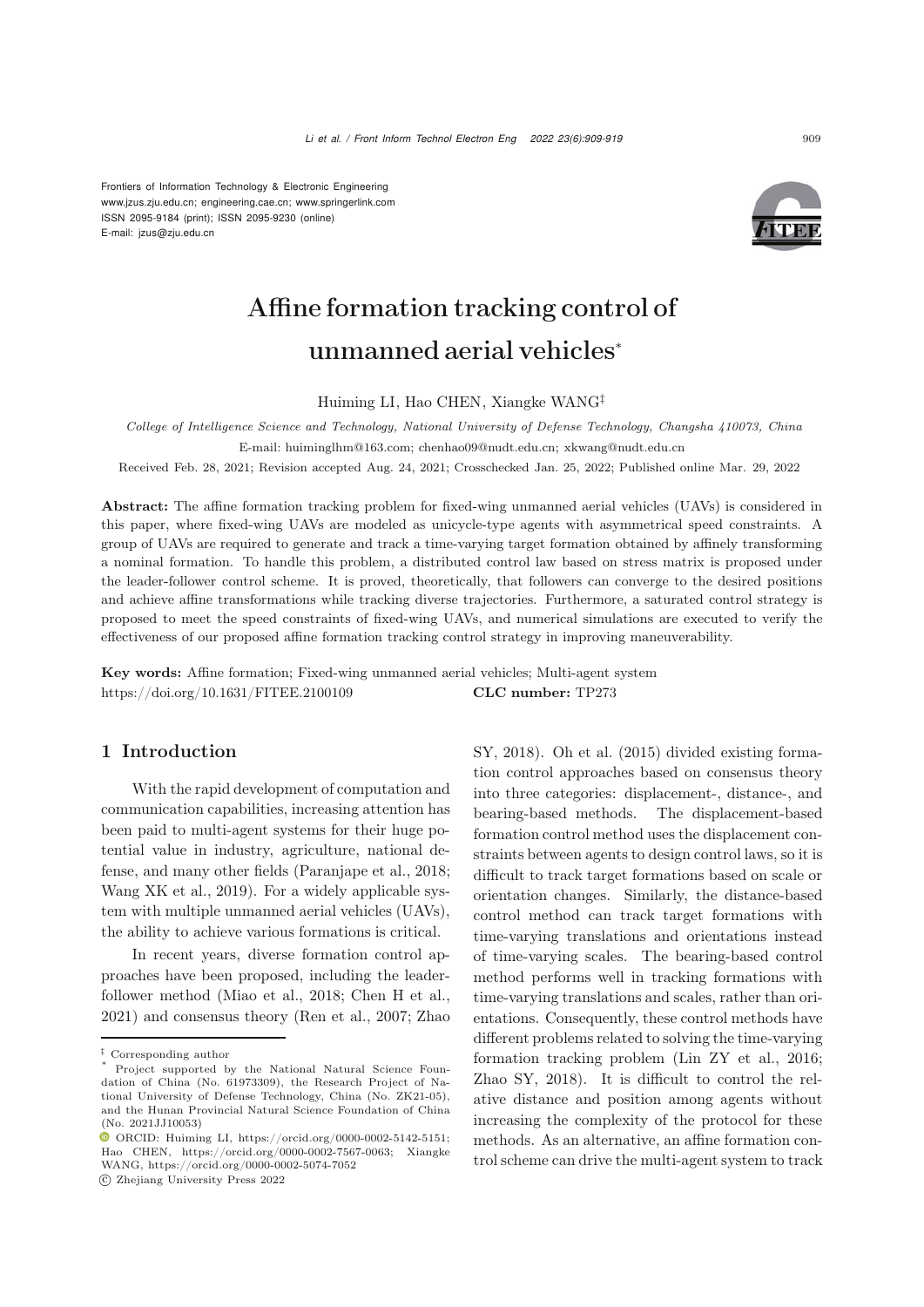time-varying affine formation shape transformations, which enables the system to have better maneuverability in dynamic environments [\(Lin ZY et al.](#page-10-7), [2016;](#page-10-7) [Zhao SY, 2018;](#page-10-5) [Lin YJ et al.](#page-10-8), [2021](#page-10-8)).

The affine formation control scheme is inspired by affine transformation, which can deal with geometric distortions such as translation, rotation, scale, and their combinations. Therefore, the application of an affine formation control scheme provides a new way to track and reshape formations while preserving straightness and parallelism. Affine formation control strategies were proposed with different dynamic models, including the linear time-invariant mode[l](#page-10-11) [\(Xu et al.](#page-10-9)[,](#page-10-11) [2018](#page-10-9)[,](#page-10-11) [2019a;](#page-10-10) [Onuoha et al.,](#page-10-11) 2019a, 2019b; [Chen LM et al.](#page-10-12), [2020\)](#page-10-12), Euler-Lagrange model [\(Xu et al.](#page-10-13), [2019b, 2019c\)](#page-10-13), and unicycle model with symmetrical constraints [\(Zhao SY](#page-10-5), [2018;](#page-10-5) [Xu et al.](#page-10-14), [2020](#page-10-14)). In [Zhao SY](#page-10-5) [\(2018\)](#page-10-5), some distributed controllers were designed based on the consensus protocol for agents described by the unicycle model. The convergence of the multi-agent system was achieved and analyzed, but the tracking control problem was not considered. In [Xu et al.](#page-10-14) [\(2020](#page-10-14)), the affine formation tracking problem was taken into account. Agents can move along a straight line and achieve affine transformations in the process of trajectory tracking, but the inflexible trajectory tracking ability is not strong enough to meet the high-performance maneuverability requirements of fixed-wing UAVs.

In general, fixed-wing UAVs are usually described by the unicycle model, which is limited by asymmetrical input constraints. The classic model of small fixed-wing UAVs can be described by 12 dimensional, state-coupled, first-order ordinary differential nonlinear equations [\(Wu](#page-10-15), [2013](#page-10-15)), and it is too complex to be directly used in guidance control problems. In the flight process, a minimum positive linear velocity, i.e., the stall speed, is necessary to generate sufficient lift for fixed-wing UAVs. In addition, the angular speeds have great influence on the UAVs' turning radius. Therefore, a simplified nonholonomic agent model, i.e., the unicycle model, is usually applied to describe fixed-wing UAV kinematics [\(Wang YZ et al.](#page-10-16), [2020;](#page-10-16) [Zhao SL et al.](#page-10-17), [2020\)](#page-10-17); its applicability has been proved in both simulations and flight experiments [\(Beard et al.](#page-10-18), [2014](#page-10-18); [Liu et al.](#page-10-19), [2020](#page-10-19); [Wang YZ et al.](#page-10-16), [2020;](#page-10-16) [Zhao SL et al., 2020\)](#page-10-17).

In this paper, we adopt the leader-follower strategy to solve the affine formation tracking control problem for the system with multiple fixed-wing UAVs. Theoretical analysis and simulation results are provided to illustrate the effectiveness of the proposed control strategy. The main contributions are as follows:

1. We propose an original distributed control law based on stress matrix to achieve the desired time-varying formation pattern and to track affine transformations along diverse trajectories, which improves the maneuverability of the fixed-wing UAV formation in dynamic environments.

2. The convergence of the distributed control law is analyzed for unicycle-type agents, which lays a foundation for the application of the affine formation control scheme in the system with multiple fixed-wing UAVs. In addition, a saturated control strategy is proposed to meet the asymmetrical speed constraints of fixed-wing UAVs, and the effectiveness is verified by numerical simulations.

## 2 Problem description

## 2.1 Notations of formations and graphs

Suppose that there are n fixed-wing UAVs in  $\mathbb{R}^d$ . where  $d \geq 2$  and  $n \geq d+1$ . Denote  $p_i = [x_i, y_i]^T$  the position of the  $i^{\text{th}}$  UAV and  $p = [\boldsymbol{p}_1^{\text{T}}, \boldsymbol{p}_2^{\text{T}}, \cdots, \boldsymbol{p}_n^{\text{T}}]^{\text{T}} \in$  $\mathbb{R}^{dn}$  the configuration of the whole UAV formation. Naturally, an undirected graph is used to model the communication topology among UAVs, i.e.,  $G = (\mathcal{V}, \mathcal{E})$ , where  $\mathcal{V} = \{1, 2, \cdots, n\}$  denotes the vertex set and  $\mathcal{E} \subseteq \mathcal{V} \times \mathcal{V}$  denotes the edge set. The edge  $(i, j) \in \mathcal{E}$  means that the *i*<sup>th</sup> UAV can receive information from the  $i<sup>th</sup>$  UAV. In the undirected graph,  $(i, j) \in \mathcal{E} \Leftrightarrow (j, i) \in \mathcal{E}$ . The neighbors of the  $i^{\text{th}}$  UAV are defined as  $\mathcal{N}_i = \{j \in \mathcal{V} : (i, j) \in \mathcal{E}\}.$ 

A formation is expressed as (G, *p*) by associating the system with multiple fixed-wing UAVs and the undirected graph G. Inspired by the leader-follower control strategy, suppose that there are  $n_1$  UAVs playing the role of leaders and that the remaining  $n_f$  UAVs are followers, where  $n_f = n - n_l$ . Thus, the leader set is  $V_1 = \{1, 2, \dots, n_1\}$  and the follower set is  $\mathcal{V}_f = \mathcal{V} \backslash \mathcal{V}_1$ . Similarly, define  $p_1 = [\boldsymbol{p}_1^T, \boldsymbol{p}_2^T, \cdots, \boldsymbol{p}_{n_1}^T]^T$  $\text{and } \boldsymbol{p}_\text{f} = [\boldsymbol{p}_{n_1+1}^\text{T}, \boldsymbol{p}_{n_1+2}^\text{T}, \cdots, \boldsymbol{p}_{n}^\text{T}]^\text{T}.$ 

## 2.2 Stress matrix

A stress is a set of scalars that are assigned to all the edges, that is,  $\overline{\omega}_{ij}$  for  $(i, j) \in \mathcal{E}$ .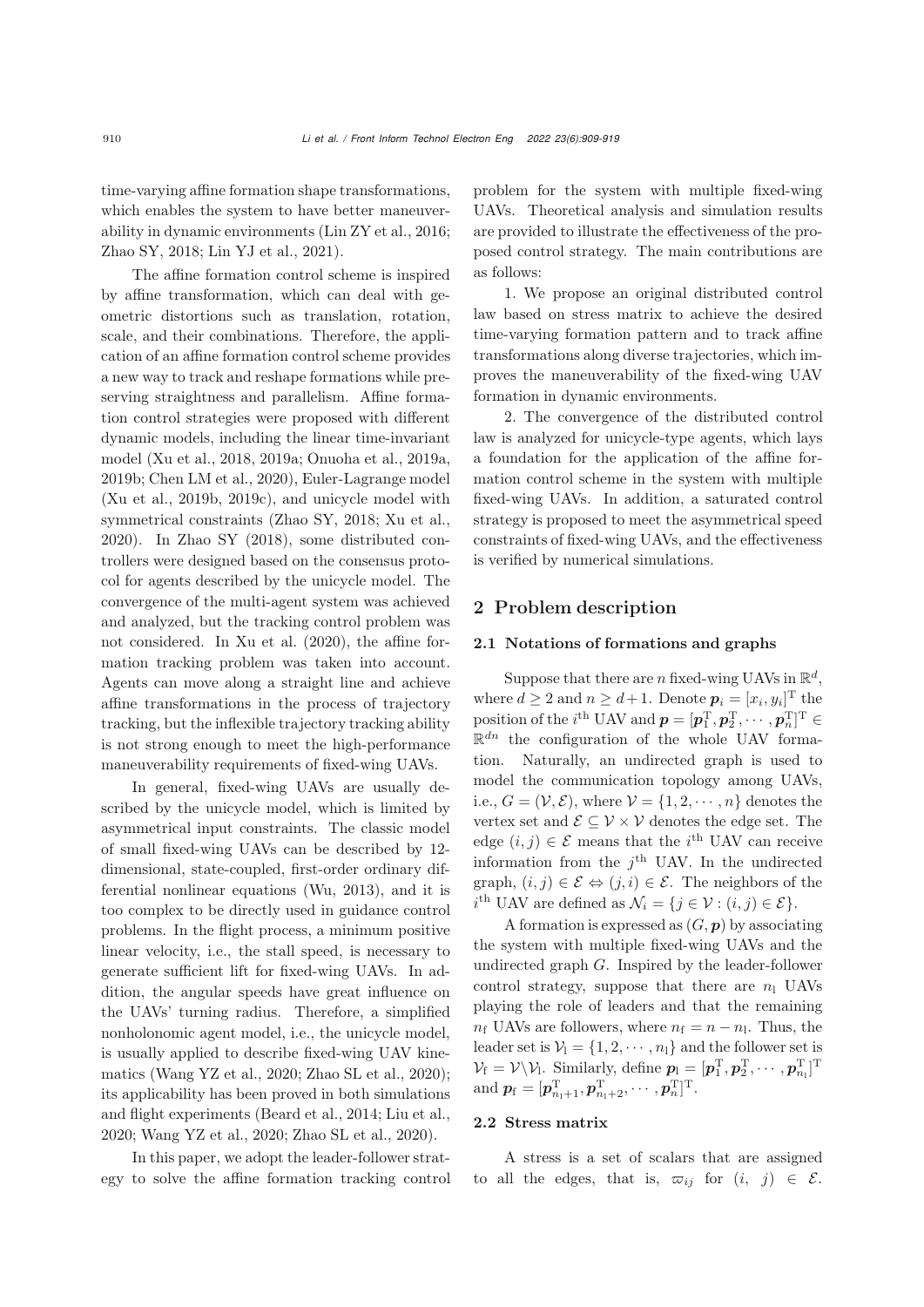$\overline{\omega}_{ij} = \overline{\omega}_{ji}$  is reasonable for an undirected graph. For a formation  $(G, p)$  $(G, p)$  $(G, p)$ , [an](#page-10-20) [equilibrium](#page-10-20) [stress](#page-10-20) [\(](#page-10-20)Connelly, [2005](#page-10-20)) is established only if the stress satisfies  $\sum_{j \in \mathcal{N}_i} \overline{\omega}_{ij} (\boldsymbol{p}_j - \boldsymbol{p}_i) = \mathbf{0}$ , which can be reworded in another form as

<span id="page-2-2"></span>
$$
(\boldsymbol{\Omega} \otimes \boldsymbol{I}_d)\boldsymbol{p} = \boldsymbol{0}, \qquad (1)
$$

where " $\otimes$ " represents the Kronecker product and  $I_d$ is the identity matrix.  $\mathbf{\Omega} \in \mathbb{R}^{n \times n}$  is called the stress matrix satisfying

$$
[\Omega]_{ij} = \begin{cases} -\varpi_{ij}, & i \neq j, \ j \in \mathcal{N}_i, \\ 0, & i \neq j, \ j \notin \mathcal{N}_i, \\ \sum_{k \in \mathcal{N}_i} \varpi_{ik}, & i = j. \end{cases}
$$
 (2)

Obviously, the stress matrix form is similar to the Laplacian matrix, while the weight in a stress matrix,  $\varpi_{ij}$ , may be positive, negative, or even zero.

## 2.3 Affine formation control

Geometrically, affine transformation means that a vector space is transformed into another vector space through a linear transformation followed by a translation. As shown in Fig. [1,](#page-2-0) affine transformations can realize rotation, translation, scaling, shear, and their combinations.

Similarly, a nominal configuration  $r =$  $\left[r_1^{\mathrm{T}}, r_2^{\mathrm{T}}, \ldots, r_n^{\mathrm{T}}\right]^{\mathrm{T}} = \left[r_1^{\mathrm{T}}, r_f^{\mathrm{T}}\right]^{\mathrm{T}} \in \mathbb{R}^{dn}$  is given as the affine transformation baseline of the fixed-wing UAV formation in  $\mathbb{R}^d$ . Thus, the nominal formation is expressed as  $(G, r)$ , and the time-varying target formation for  $(G, p)$  is defined as follows:

Definition 1 (Target formation) The time-varying



<span id="page-2-0"></span>Fig. 1 An illustration of affine transformations of a nominal configuration: (a) nominal; (b) rotation;  $(c)$  scaling;  $(d-f)$  shear

target formation has the form of

<span id="page-2-3"></span>
$$
\boldsymbol{p}^*(t) = (\boldsymbol{I}_n \otimes \boldsymbol{A}(t)) \,\boldsymbol{r} + \boldsymbol{1}_n \otimes \boldsymbol{b}(t), \tag{3}
$$

where  $\mathbf{1}_n = [1, 1, \dots, 1]^T$  and the variable with the superscript "∗" represents the target value. The nominal configuration *r* is constant, while  $A(t) \in \mathbb{R}^{d \times d}$ and  $\mathbf{b}(t) \in \mathbb{R}^d$  are continuous on t. In the target formation, the desired position of the  $i^{\text{th}}$  UAV is expressed as  $p_i^*(t) = A(t)r_i + b(t)$ .

In fact, all the affine transformations of *r* are included in the affine image  $\mathcal{A}(r)$  [\(Zhao SY](#page-10-5), [2018\)](#page-10-5), including the time-varying target formation  $p^*(t)$ . In addition, for *n* fixed-wing UAVs in  $\mathbb{R}^d$ , define the affine span of  $\{p_i\}_{i=1}^n$  as

$$
\mathcal{S} = \left\{ \sum_{i=1}^{n} a_i \mathbf{p}_i : a_i \in \mathbb{R} \text{ for all } i \text{ and } \sum_{i=1}^{n} a_i = 1 \right\},\
$$

which means that three non-collinear points can affinely span the two-dimensional (2D) plane. Without loss of generality, suppose that the nominal formation  $(G, r)$  can meet the following condition:

**Assumption 1** For nominal formation  $(G, r)$ , assume that  $\{r_i\}_{i=1}^n$  affinely span  $\mathbb{R}^d$ .

Based on the leader-follower control strategy, a notion termed affine localizability is defined to make clear that sufficient and appropriate leaders can guide the entire formation to the target affine formation.

Definition 2 (Affine localizability) [\(Zhao SY, 2018](#page-10-5)) The nominal formation  $(G, r)$  is affinely localizable by the leaders if for any  $p = \left[p_1^{\mathrm{T}}, p_{\mathrm{f}}^{\mathrm{T}}\right]^{\mathrm{T}} \in \mathcal{A}(r), p_{\mathrm{f}}$ can be uniquely determined by  $p_1$ .

<span id="page-2-1"></span>Lemma 1 [\(Zhao SY, 2018\)](#page-10-5) Under Assumption 1, the nominal formation  $(G, r)$  is affinely localizable if and only if  $\{r_i\}_{i\in\mathcal{V}}$  affinely span  $\mathbb{R}^d$ .

Lemma [1](#page-2-1) means that UAVs in  $(G, r)$  can be chosen as leaders to guarantee affine localizability as long as they can affinely span  $\mathbb{R}^d$ . Accordingly, at least  $d + 1$  UAVs in  $r$  must be selected as leaders to affinely span  $\mathbb{R}^d$ .

Let  $\bar{\Omega} = \Omega \otimes I_d$  and

$$
\bar{\boldsymbol{\Omega}} = \left[ \begin{array}{cc} \bar{\boldsymbol{\Omega}}_{\rm ll} & \bar{\boldsymbol{\Omega}}_{\rm lf} \\ \bar{\boldsymbol{\Omega}}_{\rm fl} & \bar{\boldsymbol{\Omega}}_{\rm ff} \end{array} \right],\tag{4}
$$

where  $\bar{\mathbf{\Omega}}_{\text{ll}} \in \mathbb{R}^{(dn_1)\times (dn_1)}$ ,  $\bar{\mathbf{\Omega}}_{\text{lf}} \in \mathbb{R}^{(dn_1)\times (dn_f)}$ ,  $\bar{\mathbf{\Omega}}_{\text{fl}} \in$  $\mathbb{R}^{(dn_{\rm f}) \times (dn_{\rm l})}$ , and  $\bar{\mathbf{\Omega}}_{\rm ff} \in \mathbb{R}^{(dn_{\rm f}) \times (dn_{\rm f})}$ . Obviously,  $\overline{\Omega}p = 0$  is obtained from Eq. [\(1\)](#page-2-2). Next, it is necessary to explain the relationship between affine localizability and the stress matrix.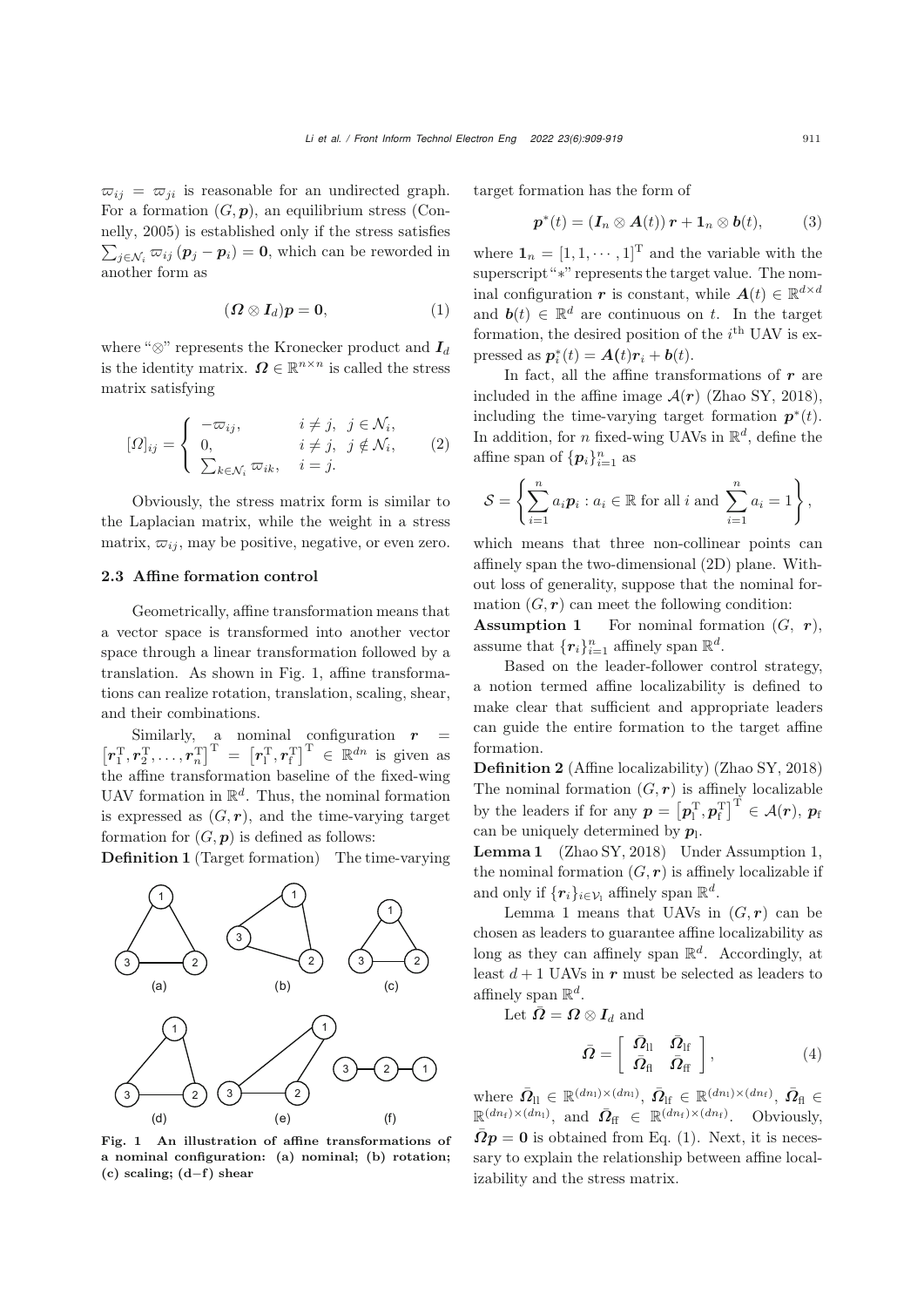Assumption 2 Assume that the nominal formation  $(G, r)$  has a positive semidefinite stress matrix  $\Omega$  satisfying rank $(\Omega) = n - d - 1$ .

<span id="page-3-1"></span>Lemma 2 [\(Zhao SY, 2018\)](#page-10-5) Under Assumptions 1 and 2, the nominal formation  $(G, r)$  is affinely localizable if and only if  $\overline{\Omega}_{\text{ff}}$  is nonsingular. Accordingly,  $p_f$  can be uniquely calculated as  $p_f = -\bar{Q}_{\rm ff}^{-1} \bar{Q}_{\rm ff} p_{\rm ff}$ for any  $p = \left[p_1^{\mathrm{T}}, p_{\mathrm{f}}^{\mathrm{T}}\right]^{\mathrm{T}} \in \mathcal{A}(r)$ .

**Assumption 3** Suppose that  $(G, r)$  in  $\mathbb{R}^d$  is affinely localizable by the leaders.

## 2.4 Problem formulation

Suppose that all  $n$  fixed-wing UAVs are flying at the same altitude and  $d = 2$ . The kinematic equations of the  $i<sup>th</sup>$  fixed-wing UAV are described as

<span id="page-3-0"></span>
$$
\begin{cases} \n\dot{x}_i = v_i \cos \theta_i, \\ \n\dot{y}_i = v_i \sin \theta_i, \\ \n\dot{\theta}_i = \omega_i, \n\end{cases} \n\tag{5}
$$

where  $\theta_i$  is the UAV's heading angle. The heading vector  $h_i = [\cos \theta_i, \sin \theta_i]^{\text{T}}$  and its perpendicular vector  $h_i^{\perp} = [-\sin \theta_i, \cos \theta_i]^{\text{T}}$  are introduced. Let  $h_1 = [h_1^{\mathrm{T}}, h_2^{\mathrm{T}}, \cdots, h_{n_1}^{\mathrm{T}}]^{\mathrm{T}} \in \mathbb{R}^{2n_1}, h_f =$  $[h_{n_1+1}^{\mathrm{T}}, h_{n_1+2}^{\mathrm{T}}, \cdots, h_n^{\mathrm{T}}]^{\mathrm{T}} \in \mathbb{R}^{2n_{\mathrm{f}}}, \text{ and } h = [h_{\mathrm{I}}^{\mathrm{T}}, h_{\mathrm{f}}^{\mathrm{T}}]^{\mathrm{T}}.$ The linear speed  $v_i$  and angular speed  $\omega_i$  are the control inputs of the  $i^{\text{th}}$  UAV, and are limited by the characteristics of fixed-wing UAVs:

<span id="page-3-3"></span>
$$
0 < v_{\min} \le v_i \le v_{\max}, \quad | \omega_i | \le \omega_{\max}, \tag{6}
$$

where  $v_{\text{min}}$  and  $v_{\text{max}}$  represent the minimum and maximum of the linear speed respectively, and  $\omega_{\text{max}}$ is the maximum angular speed.

**Remark 1** In fact, Eq. [\(5\)](#page-3-0) is widely used to study the formation control problem of multiple fixed-wing UAVs. The control of flight altitude is usually ignored in the cooperative control problem. In addition, Eq. [\(5\)](#page-3-0) simplifies the actuator's dynamic characteristics. Consequently, the navigation control inputs,  $v_i$  and  $\omega_i$ , need to be transformed to guide the bottom flight control of fixed-wing UAVs.

 $\quad \mathbf{Let} \quad \mathbf{v}_\mathrm{l} \quad = \quad \left[v_1, v_2, \cdots, v_{n_\mathrm{l}}\right]^\mathrm{T}, \quad \mathbf{v}_\mathrm{f} \quad =$  $[v_{n_1+1}, v_{n_1+2}, \cdots, v_n]^{\mathrm{T}}$ , and  $v = [v_1^{\mathrm{T}}, v_1^{\mathrm{T}}]^{\mathrm{T}} \in \mathbb{R}^n$ . Similarly,  $\boldsymbol{\omega} = [\boldsymbol{\omega}_1^{\mathrm{T}}, \boldsymbol{\omega}_f^{\mathrm{T}}]^{\mathrm{T}} = [\omega_1, \omega_2, \cdots, \omega_n]^{\mathrm{T}} \in \mathbb{R}^n$ . Define

$$
H = \begin{bmatrix} h_1 & & & & & \\ & \ddots & & & & \\ & & h_{n_1} & & & \\ & & & h_{n_1+1} & & \\ & & & & \ddots & \\ & & & & & h_n \end{bmatrix}
$$

$$
= \begin{bmatrix} H_1 & & & \\ & H_f \end{bmatrix} \in \mathbb{R}^{2n \times n}.
$$

Let  $\boldsymbol{H}^{\perp} = \text{diag}(\boldsymbol{h}_1^{\perp}, \ \boldsymbol{h}_2^{\perp}, \cdots, \boldsymbol{h}_n^{\perp}).$  Then the unicycle model [\(5\)](#page-3-0) is rewritten as

$$
\left\{\begin{array}{ll}\dot{p} &= Hv, \\ \dot{h} &= H^{\perp}\omega.\end{array}\right.
$$
\n(7)

As shown in Eq. [\(3\)](#page-2-3), the target formation of the multi-UAV system is defined. The control objective of the affine tracking problem is to drive all fixed-wing UAVs to converge to the desired states:  $\lim_{t\to\infty}$   $p(t) = p^*(t)$  and  $\lim_{t\to\infty} h(t) = h^*(t)$ . Assume that  $v_i > 0$  and  $\omega_i = \omega_c$  for any  $i \in \mathcal{V}_1$ , where  $\omega_c$ is the homogeneous angular speed for leaders and  $-\omega_{\text{max}} < \omega_{\text{c}} < \omega_{\text{max}}$ . Meanwhile, suppose that the leader information is known by the followers. When Assumptions 1–3 hold, if  $p_1(t) = p_1^*(t)$  and  $h_1(t) = h_1^*(t)$ , then  $p_f^* = -\bar{Q}_{\text{ff}}^{-1} \bar{Q}_{\text{fl}} p_l^*$ . Define the formation tracking errors of followers as

<span id="page-3-2"></span>
$$
\delta_{\mathrm{p}_{\mathrm{f}}}(t) = p_{\mathrm{f}}(t) - p_{\mathrm{f}}^{*}(t) = p_{\mathrm{f}}(t) + \bar{\Omega}_{\mathrm{f}}^{-1} \bar{\Omega}_{\mathrm{f}} p_{\mathrm{1}}^{*}(t),
$$
\n
$$
\delta_{\mathrm{h}_{\mathrm{f}}}(t) = h_{\mathrm{f}}(t) - h_{\mathrm{f}}^{*}(t),
$$
\n(8)

where  $\delta_{p_f}(t)$  represents the position error and  $\delta_{h_f}(t)$ represents the heading error.

**Problem 1** Given a team of  $n$  fixed-wing UAVs, each of which is modeled by Eq. [\(5\)](#page-3-0), our objective is to design a control law  $\mu = [v_i, \omega_i]$  for each follower to track the time-varying target positions and to achieve affine transformations, i.e.,  $\lim_{t\to\infty} \delta_{p_f}(t) = \mathbf{0}$ and  $\lim_{h_f} \delta_{h_f}(t) = 0$ .

## 3 Main results

In this section, we adopt the affine formation control scheme to solve Problem 1. Define  $\tilde{v}_1$  = diag( $v_1$ ) ⊗  $I_2 \in \mathbb{R}^{2n_1 \times 2n_1}$  and  $\bar{v}_1 = \tilde{v}_1 h_1 \in \mathbb{R}^{2n_1}$ .

Theorem 1 Under Assumptions 1−3, the control law designed for the  $i^{\text{th}}$  follower is established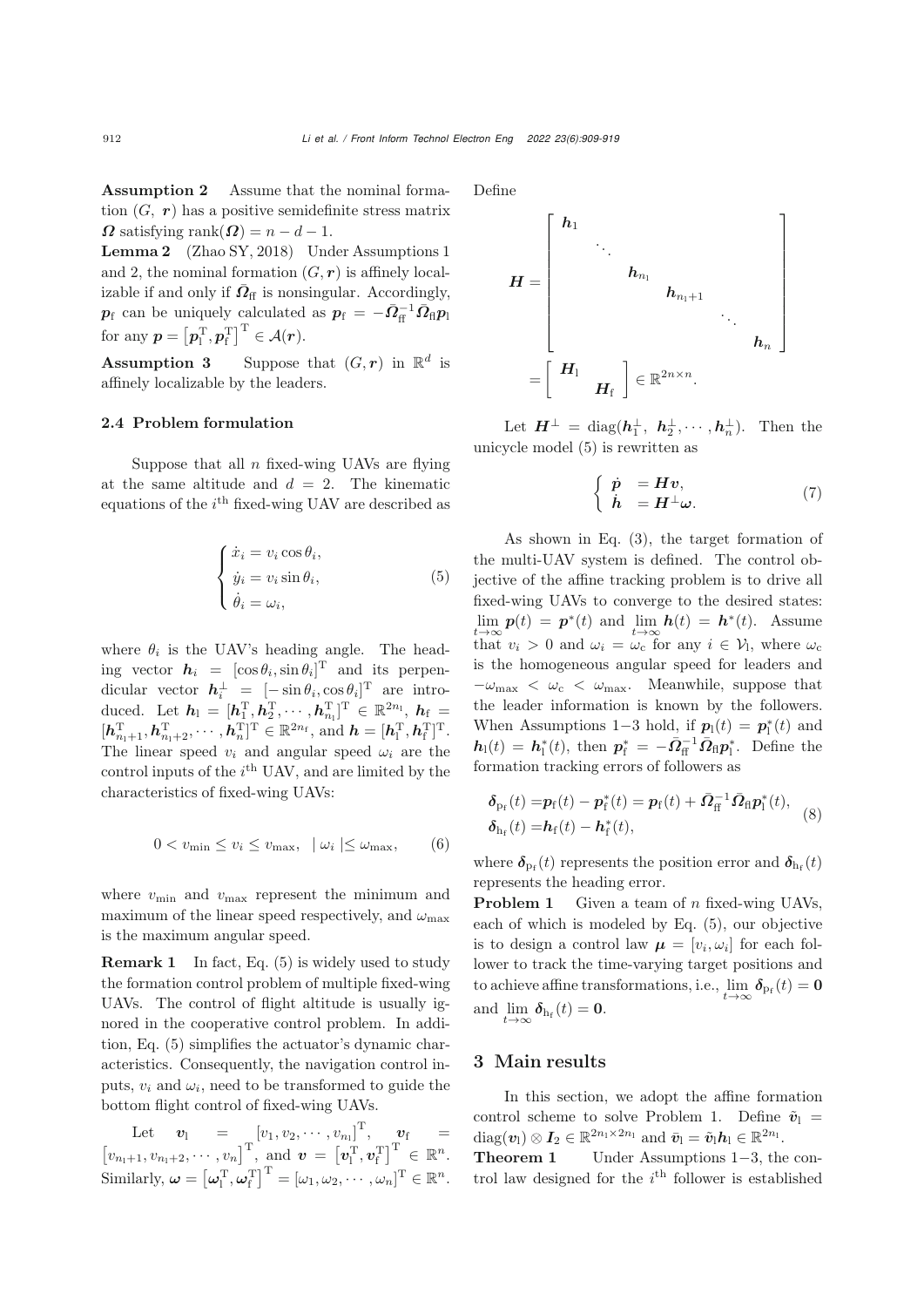as

<span id="page-4-0"></span>
$$
v_i = \mathbf{h}_i^{\mathrm{T}} \left[ -\sum_{j \in \mathcal{N}_i} \varpi_{ij} (\mathbf{p}_i - \mathbf{p}_j) + \mathbf{k}_i \bar{\mathbf{v}}_1 + \omega_c \mathbf{h}_i^{\perp} \right],
$$
  

$$
\omega_i = (\mathbf{h}_i^{\perp})^{\mathrm{T}} \left[ -\sum_{j \in \mathcal{N}_i} \varpi_{ij} (\mathbf{p}_i - \mathbf{p}_j) + \mathbf{k}_i \bar{\mathbf{v}}_1 + \omega_c \mathbf{h}_i^{\perp} \right],
$$
  
(9)

where  $k_i \in \mathbb{R}^{2 \times 2n_1}$  is a matrix consisting the  $2i - 1$ and 2*i* rows of matrix  $\mathbf{K} = -\bar{\mathbf{\Omega}}_{\text{ff}}^{-1} \bar{\mathbf{\Omega}}_{\text{fl}}$ . As a result, the following results hold: the followers' tracking errors  $\delta_{\text{p}_{\text{f}}}$  and  $\delta_{\text{h}_{\text{f}}}$  can converge to zero when  $v_i > 0$ for  $i \in \mathcal{V}_{f}$ .

Proof Control law [\(9\)](#page-4-0) can be rewritten as

$$
\boldsymbol{v}_{\rm f} = \boldsymbol{H}_{\rm f}^{\rm T} \left( -\bar{\boldsymbol{\Omega}}_{\rm ff} \boldsymbol{p}_{\rm f} - \bar{\boldsymbol{\Omega}}_{\rm fl} \boldsymbol{p}_{\rm l}^* - \bar{\boldsymbol{\Omega}}_{\rm ff}^{-1} \bar{\boldsymbol{\Omega}}_{\rm fl} \tilde{\boldsymbol{v}}_{\rm l} \boldsymbol{h}_{\rm l} + \omega_{\rm c} \boldsymbol{h}_{\rm f}^{\perp} \right),
$$

$$
\boldsymbol{\omega}_{\rm f} = (\boldsymbol{H}_{\rm f}^{\perp})^{\rm T} \left( -\bar{\boldsymbol{\Omega}}_{\rm ff} \boldsymbol{p}_{\rm f} - \bar{\boldsymbol{\Omega}}_{\rm ff} \boldsymbol{p}_{\rm l}^* - \bar{\boldsymbol{\Omega}}_{\rm ff}^{-1} \bar{\boldsymbol{\Omega}}_{\rm fl} \tilde{\boldsymbol{v}}_{\rm l} \boldsymbol{h}_{\rm l} + \omega_{\rm c} \boldsymbol{h}_{\rm f}^{\perp} \right). \tag{10}
$$

Accordingly, the closed-loop dynamics is shown as

<span id="page-4-1"></span>
$$
\dot{p}_{\rm f} = H_{\rm f} H_{\rm f}^{\rm T} \n\cdot \left( -\bar{\Omega}_{\rm ff} p_{\rm f} - \bar{\Omega}_{\rm ff} p_{\rm i}^* - \bar{\Omega}_{\rm ff}^{-1} \bar{\Omega}_{\rm ff} \tilde{v}_{\rm i} h_{\rm i} + \omega_{\rm c} h_{\rm f}^{\perp} \right) \n= H_{\rm f} H_{\rm f}^{\rm T} \left( -\bar{\Omega}_{\rm ff} p_{\rm f} - \bar{\Omega}_{\rm ff} p_{\rm i}^* - \bar{\Omega}_{\rm ff}^{-1} \bar{\Omega}_{\rm ff} \tilde{v}_{\rm i} h_{\rm i} \right), \n\dot{h}_{\rm f} = H_{\rm f}^{\perp} (H_{\rm f}^{\perp})^{\rm T} \n\cdot \left( -\bar{\Omega}_{\rm ff} p_{\rm f} - \bar{\Omega}_{\rm ff} p_{\rm i}^* - \bar{\Omega}_{\rm ff}^{-1} \bar{\Omega}_{\rm ff} \tilde{v}_{\rm i} h_{\rm i} + \omega_{\rm c} h_{\rm f}^{\perp} \right) \n= H_{\rm f}^{\perp} (H_{\rm f}^{\perp})^{\rm T} \n\cdot \left( -\bar{\Omega}_{\rm ff} p_{\rm f} - \bar{\Omega}_{\rm ff} p_{\rm i}^* - \bar{\Omega}_{\rm ff}^{-1} \bar{\Omega}_{\rm ff} \tilde{v}_{\rm i} h_{\rm i} \right) + \omega_{\rm c} h_{\rm f}^{\perp}.
$$
\n(11)

 $\ln$  Eq. [\(11\)](#page-4-1),  $-\bar{\Omega}_{\rm ff}p_{\rm f} - \bar{\Omega}_{\rm ff}p_{\rm i}^* = -\bar{\Omega}_{\rm ff}p_{\rm f} + \bar{\Omega}_{\rm ff}p_{\rm f}^* =$  $-\bar{\Omega}_{\text{ff}}\delta_{\text{p}_{\text{f}}}$  is established because  $p_{\text{f}}^* = -\bar{\Omega}_{\text{ff}}^{-1}\bar{\Omega}_{\text{fl}}p_{\text{l}}^*$ holds according to Lemma [2.](#page-3-1) Accordingly, the tracking error dynamics of Eq. [\(8\)](#page-3-2) is

<span id="page-4-2"></span>
$$
\begin{aligned} \dot{\delta}_{\mathrm{p}_{\mathrm{f}}}=&\dot{p}_{\mathrm{f}}-\dot{p}_{\mathrm{f}}^{*} \\ =&H_{\mathrm{f}}H_{\mathrm{f}}^{\mathrm{T}}\left(-\bar{\varOmega}_{\mathrm{ff}}p_{\mathrm{f}}-\bar{\varOmega}_{\mathrm{fl}}p_{\mathrm{l}}^{*}-\bar{\varOmega}_{\mathrm{f}\mathrm{f}}^{-1}\bar{\varOmega}_{\mathrm{fl}}\tilde{v}_{\mathrm{l}}h_{\mathrm{l}}\right) \\ &+\bar{\varOmega}_{\mathrm{f}\mathrm{f}}^{-1}\bar{\varOmega}_{\mathrm{fl}}\dot{p}_{\mathrm{l}}^{*} \\ =&-H_{\mathrm{f}}H_{\mathrm{f}}^{\mathrm{T}}\bar{\varOmega}_{\mathrm{ff}}\delta_{\mathrm{p}_{\mathrm{f}}}+H_{\mathrm{f}}^{\perp}(H_{\mathrm{f}}^{\perp})^{\mathrm{T}}\bar{\varOmega}_{\mathrm{f}\mathrm{f}}^{-1}\bar{\varOmega}_{\mathrm{fl}}\tilde{v}_{\mathrm{l}}h_{\mathrm{l}}, \end{aligned}
$$

$$
\dot{\delta}_{\mathrm{h}_{\mathrm{f}}} = \dot{\boldsymbol{h}}_{\mathrm{f}} - \dot{\boldsymbol{h}}_{\mathrm{f}}^{*} \n= \boldsymbol{H}_{\mathrm{f}}^{\perp} (\boldsymbol{H}_{\mathrm{f}}^{\perp})^{\mathrm{T}} \left( -\bar{\boldsymbol{\Omega}}_{\mathrm{f}\mathrm{f}} \boldsymbol{p}_{\mathrm{f}} - \bar{\boldsymbol{\Omega}}_{\mathrm{f}\mathrm{f}} \boldsymbol{p}_{\mathrm{f}}^{*} - \bar{\boldsymbol{\Omega}}_{\mathrm{f}\mathrm{f}}^{-1} \bar{\boldsymbol{\Omega}}_{\mathrm{f}\mathrm{f}} \tilde{\boldsymbol{v}}_{\mathrm{f}} \boldsymbol{h}_{\mathrm{I}} \right) \n+ \omega_{\mathrm{c}} \boldsymbol{h}_{\mathrm{f}}^{\perp} - \omega_{\mathrm{c}} (\boldsymbol{h}_{\mathrm{f}}^{\perp})^{*} \n= \boldsymbol{H}_{\mathrm{f}}^{\perp} (\boldsymbol{H}_{\mathrm{f}}^{\perp})^{\mathrm{T}} \left( -\bar{\boldsymbol{\Omega}}_{\mathrm{f}\mathrm{f}} \boldsymbol{\delta}_{\mathrm{p}_{\mathrm{f}}} - \bar{\boldsymbol{\Omega}}_{\mathrm{f}\mathrm{f}}^{-1} \bar{\boldsymbol{\Omega}}_{\mathrm{f}\mathrm{f}} \tilde{\boldsymbol{v}}_{\mathrm{f}} \boldsymbol{h}_{\mathrm{I}} \right) \n+ \omega_{\mathrm{c}} (\boldsymbol{h}_{\mathrm{f}}^{\perp} - (\boldsymbol{h}_{\mathrm{f}}^{\perp})^{*}). \tag{12}
$$

Let  $\tilde{\boldsymbol{v}}_f^* = \text{diag}(v_{n_1+1}^*, \cdots, v_i^*, \cdots, v_n^*) \otimes \boldsymbol{I}_2$ , where  $v_i^*$  ( $i \in \mathcal{V}_f$ ) is the target linear speed of the  $i^{\text{th}}$  follower. It is clear that  $v_i^* > 0$   $(i \in V_f)$  because the followers are driven to track the leaders and  $v_q > 0$ for any  $q \in V_1$ . Therefore, all eigenvalues of diagonal matrix  $\tilde{v}^*_{\text{f}}$  are positive and  $\tilde{v}^*_{\text{f}}$  is positive definite.  $\text{Meanwhile, } \tilde{\bm{v}}_\mathrm{f}^*\bm{h}_\mathrm{f}^* = -\bar{\bm{\varOmega}}_\mathrm{ff}^{-1}\bar{\bm{\varOmega}}_\mathrm{fl}\tilde{\bm{v}}_\mathrm{i}^*\bm{h}_\mathrm{l}^* = -\bar{\bm{\varOmega}}_\mathrm{ff}^{-1}\bar{\bm{\varOmega}}_\mathrm{fl}\tilde{\bm{v}}_\mathrm{l}\bm{h}_\mathrm{l}$ is obtained from the derivative of  $p_f^* = -\bar{Q}_f^{-1} \bar{Q}_f p_f^*$ .

We now prove the convergence of the proposed control law [\(9\)](#page-4-0). Consider a Lyapunov function denoted as

$$
V = \frac{1}{2} \delta_{\mathrm{p}_{\mathrm{f}}}^{\mathrm{T}} \bar{\mathbf{\Omega}}_{\mathrm{ff}} \delta_{\mathrm{p}_{\mathrm{f}}} + \frac{1}{2} \delta_{\mathrm{h}_{\mathrm{f}}}^{\mathrm{T}} \tilde{\mathbf{v}}_{\mathrm{f}}^* \delta_{\mathrm{h}_{\mathrm{f}}} \ge 0. \qquad (13)
$$

Combined with Eq.  $(12)$ , the derivative of V at time t is

$$
\dot{V} = \delta_{\text{pr}}^{\text{T}} \bar{\Omega}_{\text{ff}} \dot{\delta}_{\text{pr}} + \delta_{\text{lr}}^{\text{T}} \tilde{v}_{\text{f}}^{*} \dot{\delta}_{\text{h}_{\text{f}}}
$$
\n
$$
= \delta_{\text{lr}}^{\text{T}} \tilde{v}_{\text{f}}^{*} \left[ H_{\text{f}}^{\perp} (H_{\text{f}}^{\perp})^{\text{T}} \left( -\bar{\Omega}_{\text{ff}} \delta_{\text{pr}} - \bar{\Omega}_{\text{ff}}^{-1} \bar{\Omega}_{\text{fl}} \tilde{v}_{\text{l}} h_{\text{l}} \right) \right. \\ + \omega_{\text{c}} \left( h_{\text{f}}^{\perp} - (h_{\text{f}}^{\perp})^{*} \right) \left[ -\delta_{\text{pr}}^{\text{T}} \bar{\Omega}_{\text{ff}} H_{\text{f}} H_{\text{f}}^{\text{T}} \bar{\Omega}_{\text{ff}} \delta_{\text{pr}} \right. \\ + \delta_{\text{pr}}^{\text{T}} \bar{\Omega}_{\text{ff}} H_{\text{f}}^{\perp} (H_{\text{f}}^{\perp})^{\text{T}} \bar{\Omega}_{\text{f}}^{-1} \bar{\Omega}_{\text{fl}} \tilde{v}_{\text{l}} h_{\text{l}}
$$
\n
$$
= -\delta_{\text{pr}}^{\text{T}} \bar{\Omega}_{\text{ff}} H_{\text{f}} H_{\text{f}}^{\text{T}} \bar{\Omega}_{\text{ff}} \delta_{\text{pr}}
$$
\n
$$
+ \delta_{\text{pr}}^{\text{T}} \bar{\Omega}_{\text{ff}} H_{\text{f}}^{\perp} (H_{\text{f}}^{\perp})^{\text{T}} \bar{\Omega}_{\text{f}}^{-1} \bar{\Omega}_{\text{f}} \tilde{v}_{\text{l}} h_{\text{l}}
$$
\n
$$
- (h_{\text{f}} - h_{\text{f}}^{*})^{\text{T}} \tilde{v}_{\text{f}}^{*} H_{\text{f}}^{\perp} (H_{\text{f}}^{\perp})^{\text{T}} \bar{\Omega}_{\text{f}}^{-1} \bar{\Omega}_{\text{f}} \tilde{v}_{\text{l}} h_{\text{l}}
$$
\n
$$
+ \omega_{\text{c}} (h_{\text{f}} - h_{\text{f}}^{*})^{\text{T
$$

First of all, let us analyze the heading er- $\text{for } \delta_{\text{h}_{\text{f}}}$ . If  $\lim_{t \to \infty} \dot{V} = 0$  holds,  $(H_{\text{f}}^{\perp})^{\text{T}} \tilde{v}_{\text{f}}^* h_{\text{f}}^* = 0$ is obtained, which means  $(h_f^{\perp})^{\mathrm{T}} h_f^* = 0$ . Thus, it is obvious to deduce  $h_f = h_f^*$  or  $h_f =$  $-\mathbf{h}_{\mathrm{f}}^*$ . According to Eq. [\(12\)](#page-4-2), if  $\dot{V} = 0$ ,  $\dot{\delta}_{\rm{p}_{\rm{f}}} \; = \; - H_{\rm{f}} H_{\rm{f}}^{\rm{T}} \bar{\mathcal{Q}}_{\rm{ff}} \delta_{\rm{p}_{\rm{f}}} + H_{\rm{f}}^{\perp} (H_{\rm{f}}^{\perp})^{\rm{T}} \bar{\mathcal{Q}}_{\rm{ff}}^{-1} \bar{\mathcal{Q}}_{\rm{fl}} \tilde{v}_{\rm{l}} h_{\rm{l}} \; = \;$  $-H_f H_f^T \bar{M}_{ff} \delta_{\text{p}_f} - H_f^{\perp} (H_f^{\perp})^T \tilde{v}_f^* h_f^* = 0$  is obtained. Thus,  $\tilde{\mathbf{v}}_f \mathbf{h}_f = \tilde{\mathbf{v}}_f^* \mathbf{h}_f^*$  holds because  $\dot{\mathbf{p}}_f = \dot{\mathbf{p}}_f^*(t)$ . When  $h_f = -h_f^*$  holds,  $\tilde{v}_f = -\tilde{v}_f^*$  is obtained, which contradicts  $v_i > 0$ ,  $\forall i \in \mathcal{V}_f$ . Correspondingly,  $h_f = h_f^*$ is reasonable, and  $\delta_{h_f} = h_f(t) - h_f^*(t) = 0$  holds.

Second, consider the convergence of  $\delta_{\mathrm{p}_{\mathrm{f}}}$ .  $\delta_{\text{Pf}}^{\text{T}} \bar{\Omega}_{\text{ff}} H_{\text{f}} = 0$  is obtained from  $\lim_{t \to \infty} \dot{V} = 0$ .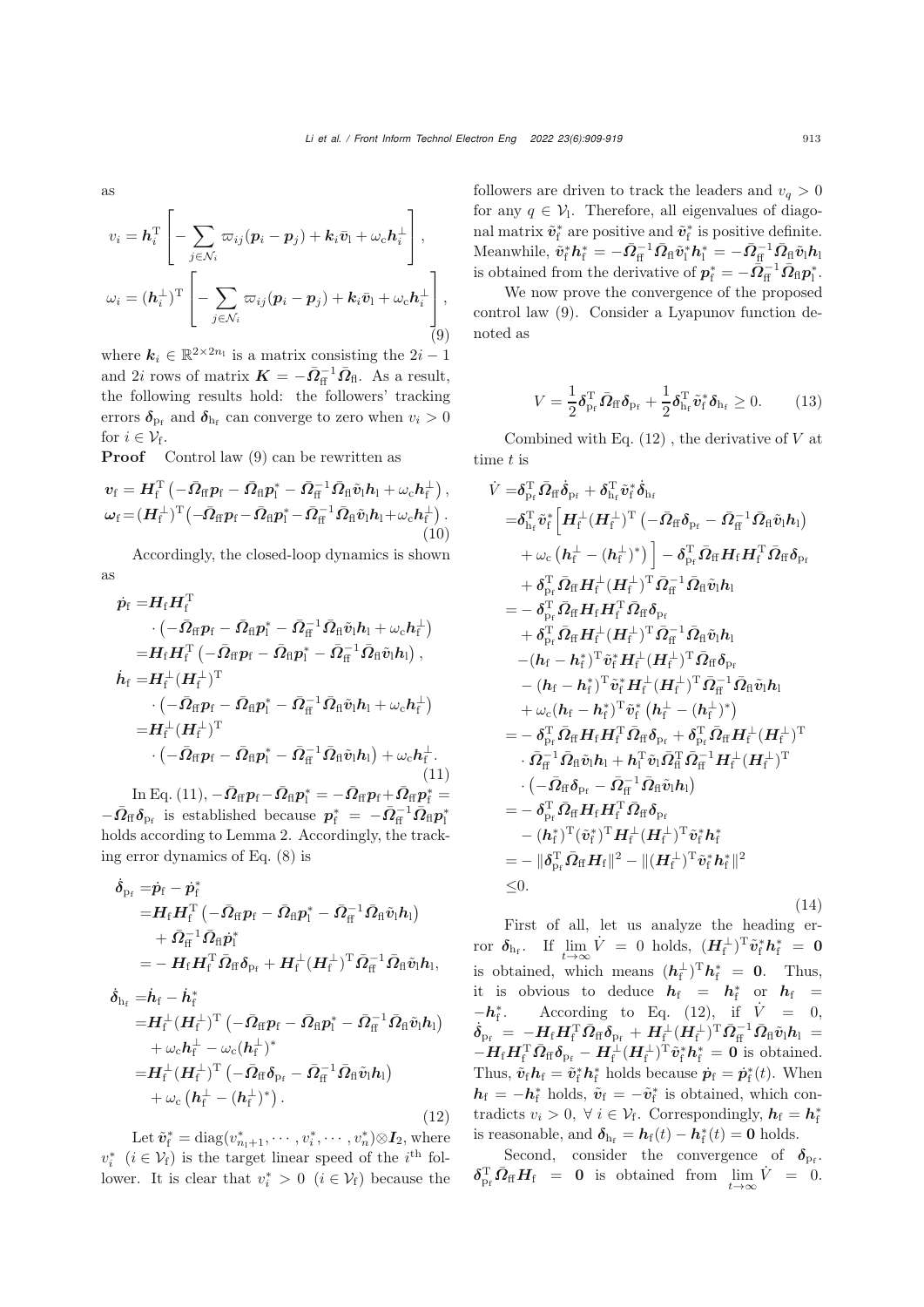According to LaSalle's invariance principle, the tracking error  $\delta_{\rm pf}$  would converge to  ${\{\delta_{p_f}|\delta_{p_f}^T\bar{\varOmega}_{ff}H_f=0\}}$ . There are two conditions:

(1)  $\delta_{\text{Pf}}^{\text{T}} \bar{\mathbf{\Omega}}_{\text{ff}} = 0$ . Because  $\bar{\mathbf{\Omega}}_{\text{ff}}$  is positive definite,  $\delta_{\text{p}_{\text{f}}} = 0$  is obtained under this condition. Therefore, the target affine formation can be achieved.

(2)  $\delta_{\rm p_f}^{\rm T} \bar{\mathbf{\Omega}}_{\rm ff} \neq 0$  and  $\delta_{\rm p_f}^{\rm T} \bar{\mathbf{\Omega}}_{\rm ff} \mathbf{H}_{\rm f} = 0$ . It has been proved that when  $v_i > 0$  for  $i \in \mathcal{V}_f$ ,  $\delta_{h_f} = 0$  and  $h_f =$  $h_{\rm f}^*$  hold when  $t \to \infty$ . Therefore,  $\dot{\delta}_{\rm h_f} = \dot{h}_{\rm f} - \dot{h}_{\rm f}^* = 0$ is established. According to Eq. [\(12\)](#page-4-2), we have

$$
\begin{aligned} \dot{\boldsymbol{\delta}}_{\mathrm{h_{f}}}=&\boldsymbol{H}_{\mathrm{f}}^{\perp}(\boldsymbol{H}_{\mathrm{f}}^{\perp})^{\mathrm{T}}\left(-\bar{\boldsymbol{\Omega}}_{\mathrm{ff}}\boldsymbol{\delta}_{\mathrm{p_{f}}}+\tilde{\boldsymbol{v}}_{\mathrm{f}}^{*}\boldsymbol{h}_{\mathrm{f}}^{*}\right)\\ &+\omega_{\mathrm{c}}\left(\boldsymbol{h}_{\mathrm{f}}^{\perp}-(\boldsymbol{h}_{\mathrm{f}}^{\perp})^{*}\right)\\ =&-\left(\boldsymbol{H}_{\mathrm{f}}\boldsymbol{H}_{\mathrm{f}}^{\mathrm{T}}-\boldsymbol{I}\right)\bar{\boldsymbol{\Omega}}_{\mathrm{ff}}\boldsymbol{\delta}_{\mathrm{p_{f}}}+\boldsymbol{H}_{\mathrm{f}}^{\perp}(\boldsymbol{H}_{\mathrm{f}}^{\perp})^{\mathrm{T}}\tilde{\boldsymbol{v}}_{\mathrm{f}}^{*}\boldsymbol{h}_{\mathrm{f}}^{*}\\ =&-\boldsymbol{H}_{\mathrm{f}}\boldsymbol{H}_{\mathrm{f}}^{\mathrm{T}}\bar{\boldsymbol{\Omega}}_{\mathrm{ff}}\boldsymbol{\delta}_{\mathrm{p_{f}}}+\bar{\boldsymbol{\Omega}}_{\mathrm{ff}}\boldsymbol{\delta}_{\mathrm{p_{f}}}+\boldsymbol{H}_{\mathrm{f}}^{\perp}(\boldsymbol{H}_{\mathrm{f}}^{\perp})^{\mathrm{T}}\tilde{\boldsymbol{v}}_{\mathrm{f}}^{*}\boldsymbol{h}_{\mathrm{f}}^{*}\\ =&\bar{\boldsymbol{\Omega}}_{\mathrm{ff}}\boldsymbol{\delta}_{\mathrm{p_{f}}}\\ \neq&\boldsymbol{0}, \end{aligned}
$$

which contradicts  $\dot{\delta}_{h_f} = 0$ . Consequently, this condition does not exist.

In conclusion,  $\delta_{\mathrm{p}_{\mathrm{f}}}$  and  $\delta_{\mathrm{h}_{\mathrm{f}}}$  would converge to zero provided that  $v_i > 0$ ,  $\forall i \in \mathcal{V}_f$ .

Remark 2 Control law [\(9\)](#page-4-0) consists of two parts: affine formation generation and velocity matching. The first term in the brackets  $[ \ ]$  in Eq. [\(9\)](#page-4-0) is the consensus protocol of positions, and the last two terms aim at achieving velocity matching among the leaders and followers. Therefore, the system with multiple fixed-wing UAVs can track different trajectories and achieve any time-varying affine transformations. As a result, the maneuverability in dynamic environments is improved.

In fact, the speeds of fixed-wing UAVs are bounded, as described in inequality [\(6\)](#page-3-3). The linear speeds during flight must be positive so that  $v_i > 0$ for  $i \in V_f$  is an achievable requirement. To meet the speed constraints in inequality [\(6\)](#page-3-3), a saturated control strategy is proposed as follows:

Define a saturation function  $\text{sat}(x, a, b)$  to limit the input values. Supposing  $a < b$ , the saturation function is defined as

$$
sat(x,a,b) = \begin{cases} a, & x < a, \\ x, & a \le x \le b, \\ b, & x > b. \end{cases} \tag{15}
$$

Therefore, the proposed affine formation control

law [\(9\)](#page-4-0) can be modified as

<span id="page-5-1"></span>
$$
v_i = \operatorname{sat}\left(\boldsymbol{h}_i^{\mathrm{T}}\left(-\sum_{j \in \mathcal{N}_i} \varpi_{ij}(\boldsymbol{p}_i - \boldsymbol{p}_j) + \boldsymbol{k}_i \bar{\boldsymbol{v}}_1 + \omega_c \boldsymbol{h}_i^{\perp}\right),
$$

$$
v_{\min}, v_{\max}\right),
$$

$$
\omega_i = \operatorname{sat}\left(\boldsymbol{h}_i^{\perp \mathrm{T}}\left(-\sum_{j \in \mathcal{N}_i} \varpi_{ij}(\boldsymbol{p}_i - \boldsymbol{p}_j) + \boldsymbol{k}_i \bar{\boldsymbol{v}}_1 + \omega_c \boldsymbol{h}_i^{\perp}\right),
$$

$$
-\omega_{\max}, \omega_{\max}\right).
$$
(16)

Simulation results presented in Section [4](#page-5-0) verify that the saturated control strategy is effective in constraining the control inputs, and that the tracking errors would like to converge to zero under control law [\(16\)](#page-5-1). In other words, fixed-wing UAVs can achieve target affine formation while tracking different trajectories without breaking the speed constraints.

Remark 3 The modified control law [\(16\)](#page-5-1) is closely related to the physical characteristics of fixed-wing UAVs. It is meaningful but challenging to analyze the convergence of the nonlinear system with asymmetrical input constraints. The proposed saturated control strategy is a simple and practical method to limit the value range of speeds, which is inspired by [Fathian et al.](#page-10-21) [\(2018\)](#page-10-21) and [Zhao SY](#page-10-5) [\(2018](#page-10-5)). Next, further stability analysis of the nonlinear system with speed constraints is carried out.

#### <span id="page-5-0"></span>4 Simulations

In this section, we present simulation examples of six fixed-wing UAVs to verify the effectiveness of the proposed affine formation tracking control law  $(16)$ . The nominal formation  $(G, r)$  is given in Fig. [2.](#page-6-0) In a 2D space, the first three UAVs are chosen as the leaders and the other three UAVs are the followers. The nominal configuration is set as  $r_1 = 8 \left[\sqrt{3}, 0, 0, 1, 0, -1\right]$ <sup>T</sup> and  $r_{\rm f}$  = 8  $\left[-\right.$  $\sqrt{3}$ , 2,  $-\sqrt{3}$ , 0,  $-\sqrt{3}$ ,  $-2$ <sup>T</sup>. Accordingly, the stress matrix is calculated using the algorithm proposed in [Zhao SY](#page-10-5) [\(2018\)](#page-10-5), and the weights are labeled at the corresponding edges in Fig. [2.](#page-6-0) The speed constraints are set as  $v_{\text{min}} = 10 \text{ m/s}, v_{\text{max}} = 25 \text{ m/s},$ and  $\omega_{\text{max}} = 0.5 \text{ rad/s}.$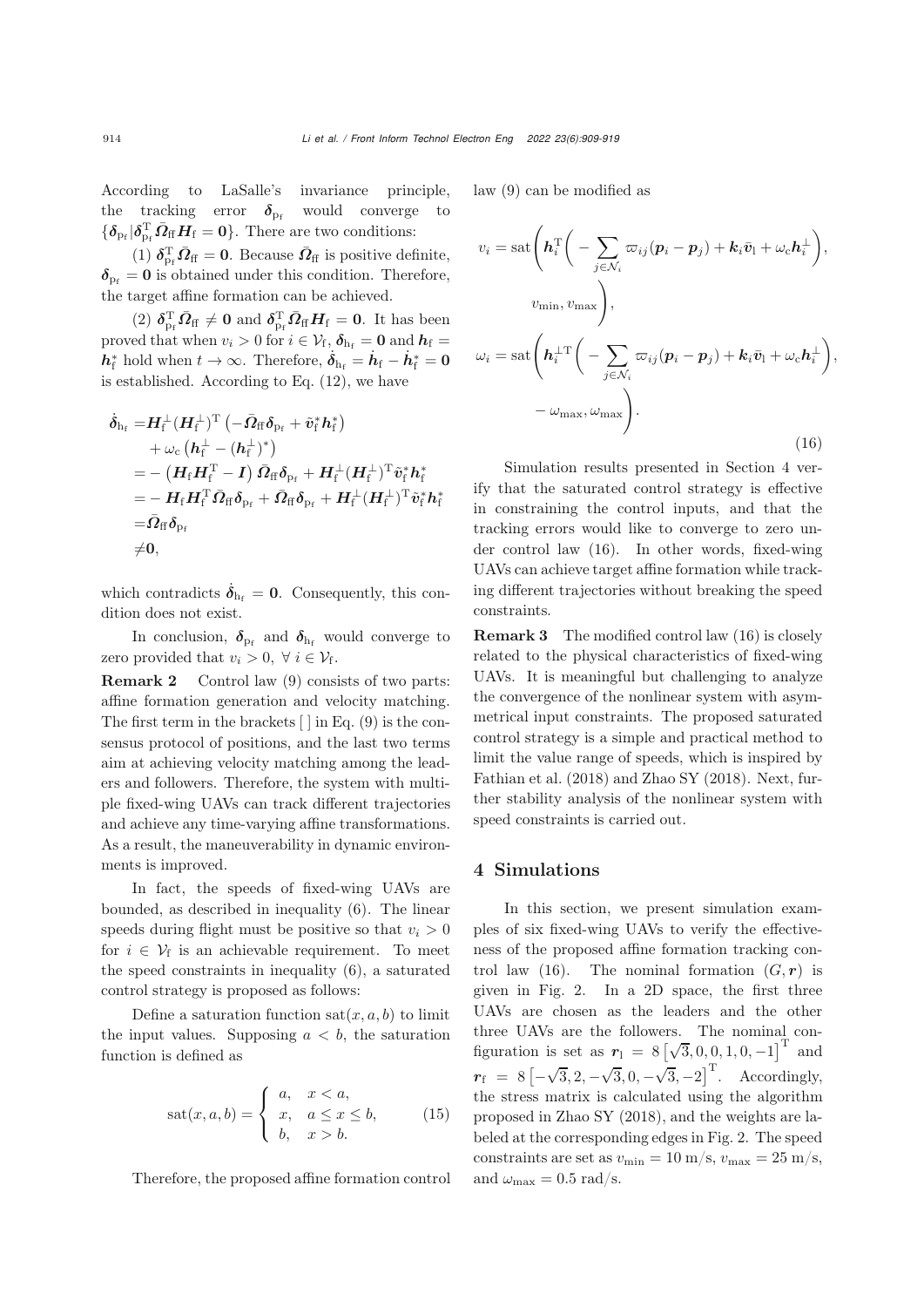

Fig. 2 Nominal formation of six fixed-wing UAVs

### 4.1 Trajectory tracking

The first simulation example shown in Fig. [3](#page-6-1) demonstrates that control law [\(16\)](#page-5-1) can track different trajectories in a 2D space. In Fig. [3a](#page-6-1), leaders move in a straight line and the heading angles are the same, i.e.,  $\omega_c = 0$ . Let  $v_i = 15$  m/s for all  $i \in \mathcal{V}_1$ . The initial states of the leaders are  $[\mathbf{p}_1; \theta_1] = [16\sqrt{3}, 0, \frac{1}{6}\pi]^T$ ,  $[\mathbf{p}_2; \theta_2] = [0, 16\sqrt{3}, \frac{1}{6}\pi]^T$ ,  $[\mathbf{p}_1, \mathbf{v}_1] = [\mathbf{p}_0, \mathbf{v}_3, \mathbf{0}, \frac{\mathbf{z}}{6} \mathbf{v}_1^T, \frac{\mathbf{p}_2}{6} \mathbf{y}_2^T] = [\mathbf{0}, \mathbf{p}_0, \mathbf{v}_3, \frac{\mathbf{z}}{6} \mathbf{v}_1^T,$ <br>and  $[\mathbf{p}_3, \theta_3] = [0, -16\sqrt{3}, \frac{1}{6}\pi]^T$ , which means that the leaders' configuration has a larger size than the nominal configuration. Set the initial states of the followers arbitrarily. As shown in Fig. [3a](#page-6-1), the followers finally converge to their desired states. Also, the distance error  $\delta_{\text{p}_{\text{f}}}$  shown in Fig. [4a](#page-7-0) indicates that the target formation is generated. Fig. [5a](#page-7-1) shows that the saturation function can prevent the linear and angular speeds from exceeding the upper or lower bounds of the speeds specified in inequality [\(6\)](#page-3-3).

<span id="page-6-0"></span>

<span id="page-6-1"></span>Fig. 3 A simulation example to illustrate the affine formation tracking control law (16). The leaders move along different trajectories: (a) straight line; (b) circle; (c) sine curve (L: leader; F: follower)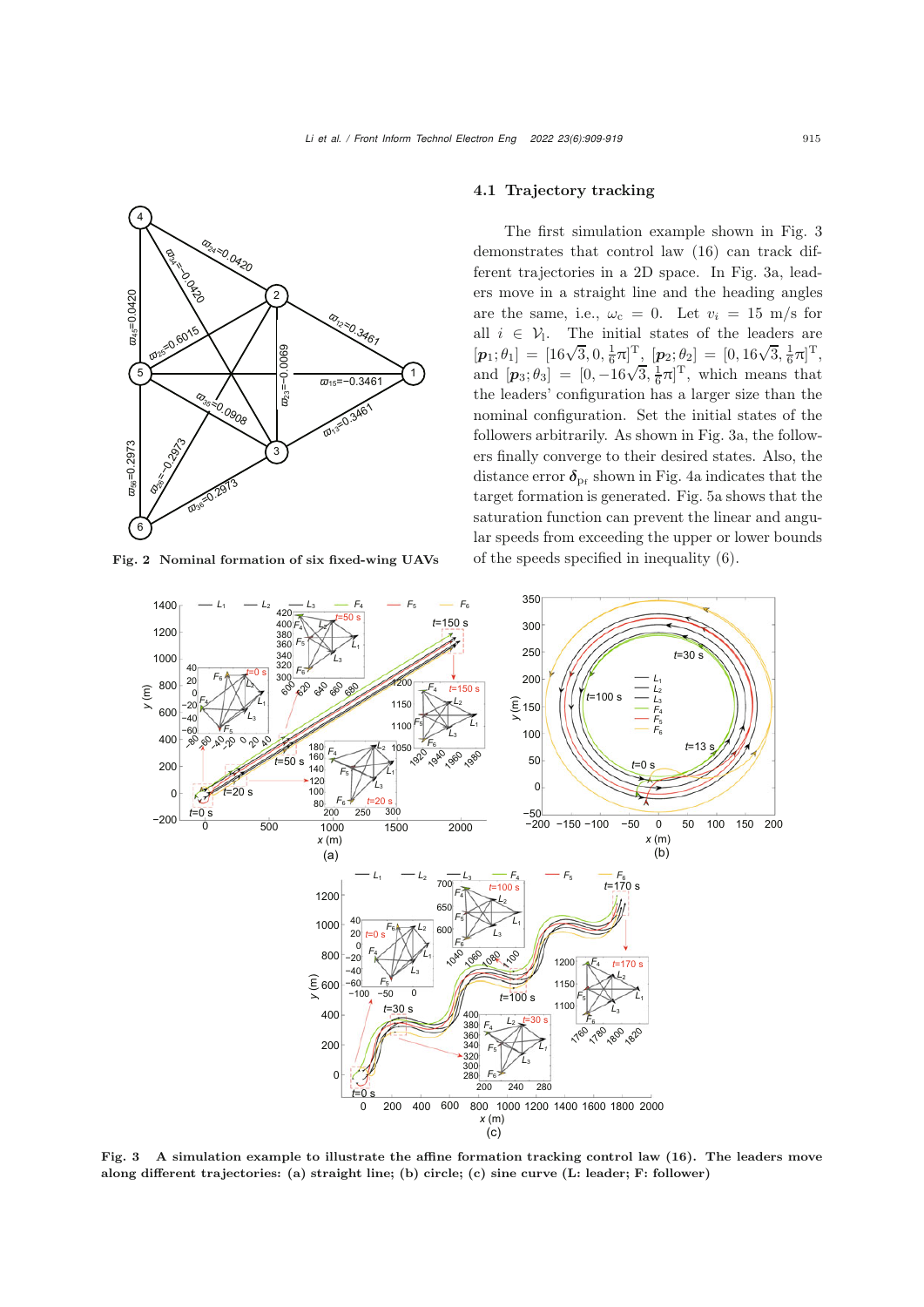In Fig. [3b](#page-6-1), leaders move in a circle, and  $\omega_c$  = 0.1 rad/s is set to declare the rotation of the nominal formation. The initial states of the leaders are  $[p_1; \theta_1] = [0, 0, 0]^T$ ,  $[p_2; \theta_2] = [-30, 10\sqrt{3}, -0.2225]^T$ , and  $[p_3; \theta_3] =$  $[p_2, v_2]$  =  $[-30, 10\sqrt{3}, -0.2225]$ , and  $[p_3, v_3]$  =<br> $[-30, -10\sqrt{3}, -0.1777]$ . Because the initial positions of the leaders are not in the nominal configuration, the scale of the target formation is different from the nominal formation. To keep the target configuration, the leaders move along different circular trajectories so that their linear speeds are not the same. Accordingly, the linear speeds of the followers cannot converge to the same constant, but the angular speeds are homogeneous, as shown in Fig. [5b](#page-7-1). Trajectories of the six UAVs are described in Fig. [3b](#page-6-1). It can be clearly seen that the six UAVs can form target formation and realize rotation. The distance errors in Fig. [4b](#page-7-0) converge to zero, which illustrates the generation of target formation and affine transformation. In Fig. [3c](#page-6-1), the speeds of leaders are set as  $v_i = 15 - \cos(0.12t)$  m/s and  $\omega_i = 0.1 \cos(0.12t)$  rad/s for all  $i \in \mathcal{V}_1$ , which

are time-varying and reasonable in reality. It is clear that the formation tracking error  $\delta_{\rm pf}$  converges to zero (Fig. [4c](#page-7-0)), and that the linear speed  $v_i$  and angular speed  $\omega_i$  are bounded (Fig. [5c](#page-7-1)).

In the simulation, the speeds and trajectories of the three leaders are generated in advance. The results demonstrate that the saturated affine formation tracking control law [\(16\)](#page-5-1) can drive UAVs to converge to the target states and to adapt to diverse trajectories, which is helpful in tracking the realtime trajectories generated from the tasks in practical applications.

To make the results more comparable, two different control laws proposed in [Zhao SY](#page-10-5) [\(2018](#page-10-5)) and [Xu et al.](#page-10-14) [\(2020\)](#page-10-14) are applied to the formation tracking problem, where the leaders have the same speeds as shown in Fig. [3c](#page-6-1). Fig. [6](#page-8-0) exhibits the simulation results of the control law proposed in [Zhao SY](#page-10-5) [\(2018\)](#page-10-5), and Fig. [7](#page-8-1) shows the simulation results of the method proposed in [Xu et al.](#page-10-14) [\(2020\)](#page-10-14). Obviously, tracking errors of the three followers cannot converge to zero and the control objectives are unachievable, proving



Fig. 4 Tracking errors of the three following fixed-wing UAVs in the affine formation. The leaders move along different trajectories: (a) straight line; (b) circle; (c) sine curve (F: follower)

<span id="page-7-0"></span>

<span id="page-7-1"></span>Fig. 5 Constrained linear and angular speeds of the fixed-wing UAVs in the affine formation. The leaders move along different trajectories: (a) straight line; (b) circle; (c) sine curve (L: leader; F: follower)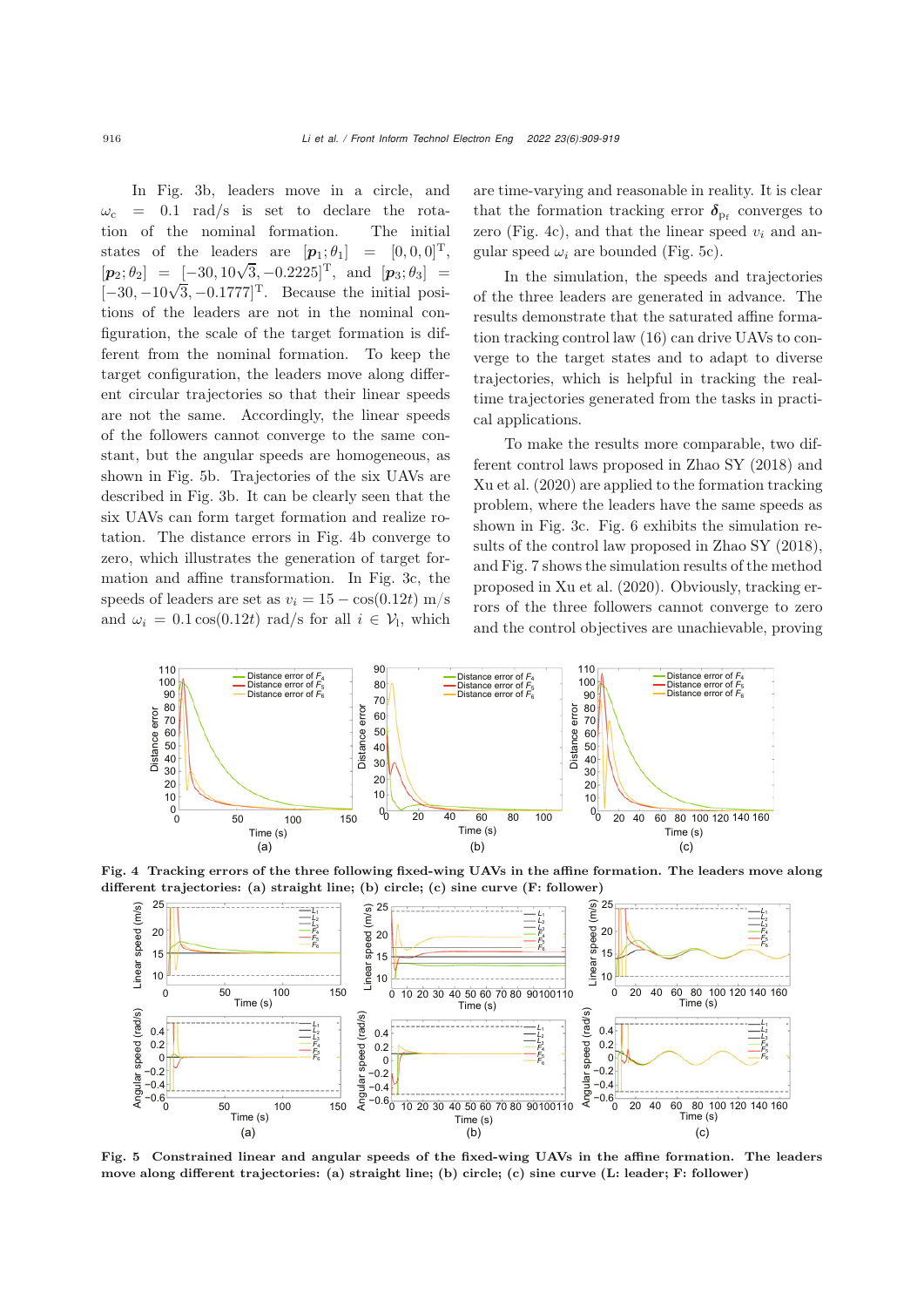that the proposed control law in this study has a higher adaptability.

## 4.2 Affine transformations

The second simulation example demonstrates that the control law [\(16\)](#page-5-1) can achieve affine transformations when the multi-UAV system maneuvers, as shown in Fig. [8.](#page-9-0) As can be seen in Fig. [9,](#page-9-1) the formation keeps maneuvering while changing its configuration, including the centroid, orientation, scale, and geometric pattern. In Fig. [10,](#page-9-2) the tracking error remains zero when the formation transforms its configuration affinely, except for two clockwise turnings from  $t=220$  s and 290 s, because the configuration of the three leaders is not affinely transformed from the nominal configuration in those two moments. It

is observed that the tracking error appears but converges to zero quickly. Accordingly, the affine formation tracking control law [\(16\)](#page-5-1) shows favorable maneuverability, which can realize affine transformation of the fixed-wing UAV formation without breaking speed constraints.

## 5 Conclusions

To improve the maneuverability of fixed-wing UAV formations, the unicycle model with asymmetrical input constraints was applied to study the affine formation tracking control problem in this paper. Under the affine formation control scheme, the target formations were obtained from the affine transformations of the defined nominal formation, and the



Fig. 6 Formation tracking simulation results under the control law proposed in [Zhao](#page-10-5) SY [\(2018\)](#page-10-5): (a) trajectories of the six fixed-wing UAVs; (b) tracking errors of the three followers (L: leader; F: follower)

<span id="page-8-0"></span>

<span id="page-8-1"></span>Fig. 7 Formation tracking simulation results under the control law proposed in [Xu et](#page-10-14) al. [\(2020\)](#page-10-14): (a) trajectories of the six fixed-wing UAVs; (b) tracking errors of the three followers (L: leader; F: follower)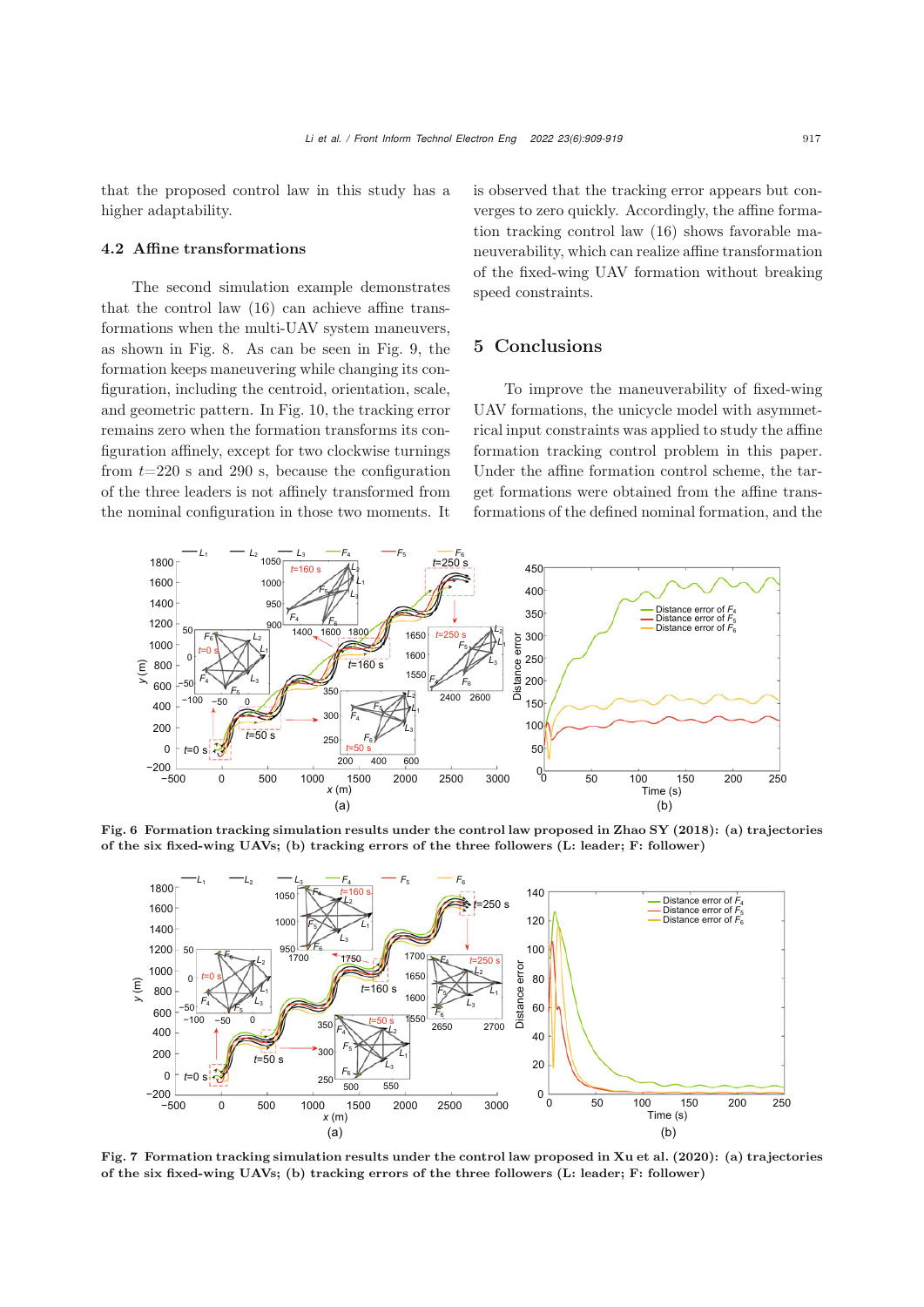distributed formation tracking control strategy was designed based on the stress matrix. Based on the leader-follower control strategy, the leaders used the predesigned formation information to fly at a desired state and to determine the target configuration; the



laws to track the leaders along different trajectories and to converge to the target positions. The Lyapunov theory was applied to analyze the stability of

followers were driven by the affine formation control



<span id="page-9-0"></span>Fig. 8 A simulation example to illustrate the affine transformations of the six fixed-wing UAVs, including translation, zooming in, zooming out, and shearing

<span id="page-9-2"></span>Fig. 10 Tracking errors of the three following fixedwing UAVs in the formation during affine transformation (F: follower)



<span id="page-9-1"></span>Fig. 9 Six fixed-wing UAVs with affinely transformed nominal configuration at *t*=0 s (a), 110 s (b), 150 s (c), 260 s (d), 305 s (e), 350 s (f), 400 s (g), 450 s (h), and 530 s (i) (L: leader; F: follower)